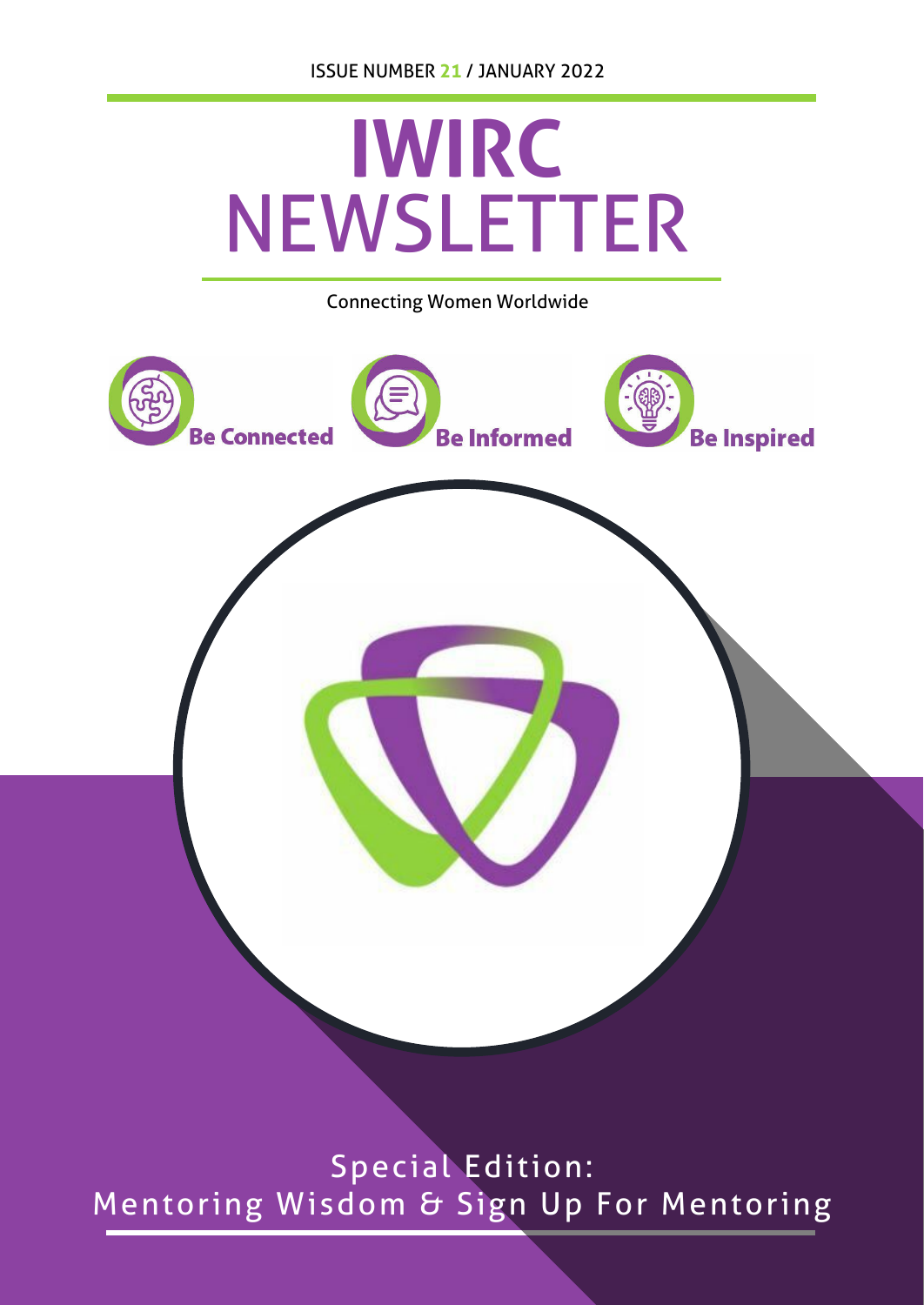# **IWIRC Mentoring Program Launch**

Dear IWIRC Members,

The Membership Committee has been hard at work and we are excited to announce a new IWIRC Mentoring Program! We will be starting with a pilot program in 2022 and we are seeking members interested in participating as mentees.

· The program will run through the calendar year, January— December. (There is no requirement to maintain contact beyond that period, though pairs are free to do so!)

· The mentee is expected to reach out to the mentor to set up an initial meeting.

· Pairs should meet (virtually or in person) once a month to touch base. While there is no strict time commitment, we expect meetings will last anywhere from 30 minutes to an hour.

· Participants will receive prompts every or every other month on a variety of topics from IWIRC that they can use as conversation starters and discussion topics.

· As this is a pilot program, we will solicit your feedback and suggestions throughout the year—we greatly appreciate your<br>. input!

If you are interested in participating, [please complete this short form.](https://docs.google.com/forms/d/e/1FAIpQLSdnDrKx3OQA-Sppst28XofJVFhmd5OvV5f0wEqEAuf6iLg_cQ/viewform) Participation is limited, so sign up early to ensure your spot. We look forward to hearing from you!

> Alexandra "CC" Schnapp Member Services Director

Monica Blacker Vice-Director for Member Services

Kerri Mumford Membership Services Committee Member

*A special thanks to IWIRC Member Beatriz Faneca Leite de Souza for spearheading the collection of this information.*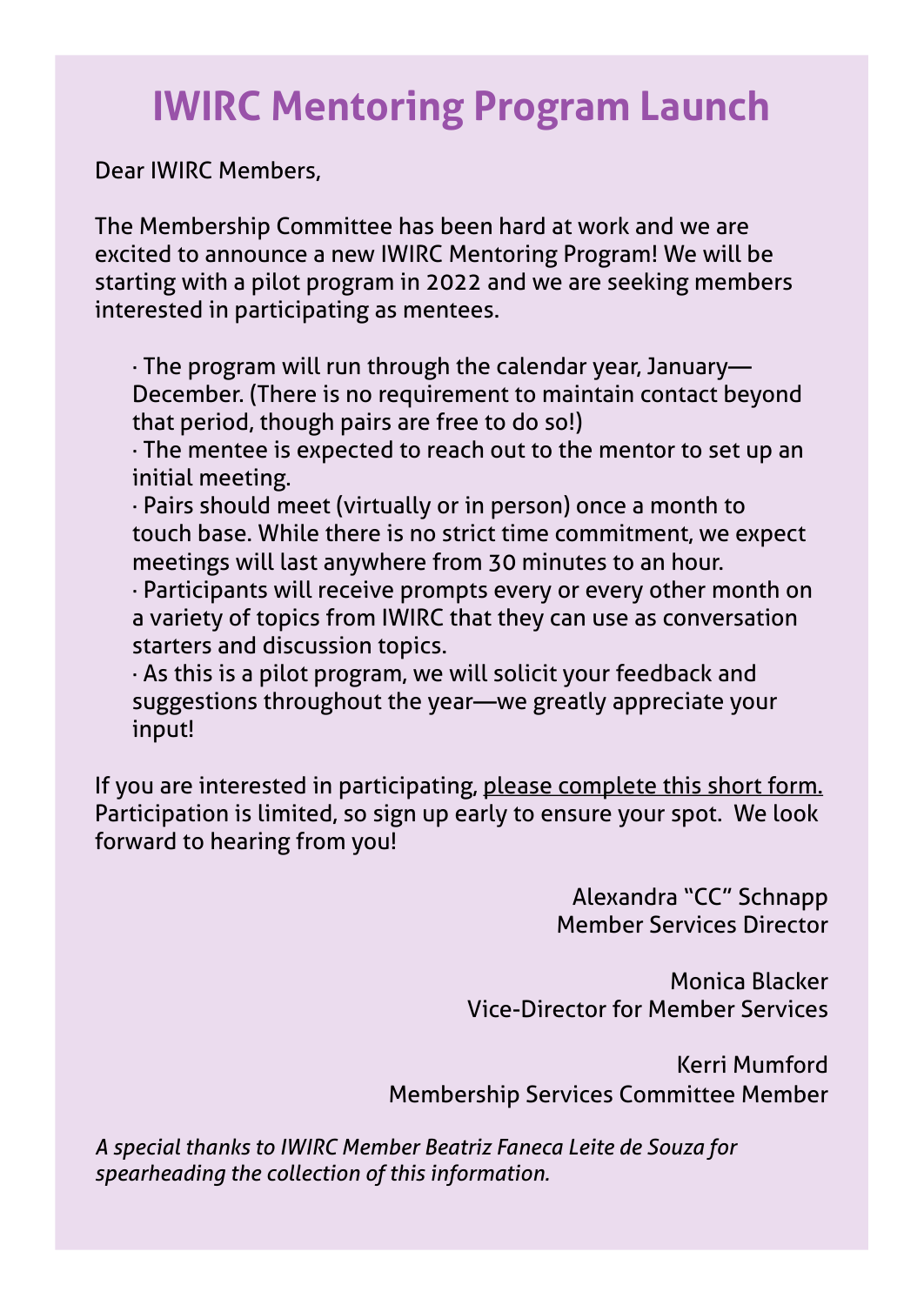# **WIRC MENTORING WISDOM**

**January is Mentoring Month! To celebrate Mentoring Month and the launch of IWIRC's new mentoring program, we asked IWIRC board members for their mentoring wisdom. Here are some of our favorites.** 

# **What is the best piece of professional advice you have ever received?**

- Always carry a business card.
- Business development is like dating, you should try to see if you click but if not don't push it and find someone you click with.
- Your best marketing tool is excelling at actual legal skills.
- Be curious.
- Always be helpful and humble both go a long way in the workplace
- To join IWIRC -- in all seriousness, this was the best advice because it got me involved in the bankruptcy industry at an early age. I developed lifelong friends and colleagues in the industry who have been supporters, mentors and friends for 20+ years.

# **What would be your advice to your younger self?**

- Don't wait too long to get out of someone else's shadow at your own firm or place of employment.
- Take care of yourself. This is a long life, and this profession can be difficult at times.
- Worry less (a lot less)!
- Join IWIRC -- best way to meet people and have immediate supporters, mentors and friends in the industry.
- Be faithful to your own career, not the firm.
- • Learn from mistakes, but don't dwell on them.

# **What challenges have you faced in your career in general, and as a woman specifically?**

- As a woman in restructuring there are 2 things that stand out, the old boys club and of course perception issues. Women are aggressive and bitchy or timid and unsure of themselves when men are thought to know what they are doing and get it done. Neither of these things have gone away although over time we have seen a tiny bit of improvement.
- Being mistaken as being inexperienced because I am (was) young or female. Being able to successfully advocate for myself while still being viewed as a "team player."
- Timing of having a baby and being on maternity leave and how that might fit in with promotion prospects.
- I've been laid off from two companies as a result of acquisitions. This has been tough but also enabled me to go to new places and experience new ways of doing things, new colleagues and new opportunities.
- Balancing obligations at work and home and saying no to things that I don't want to do.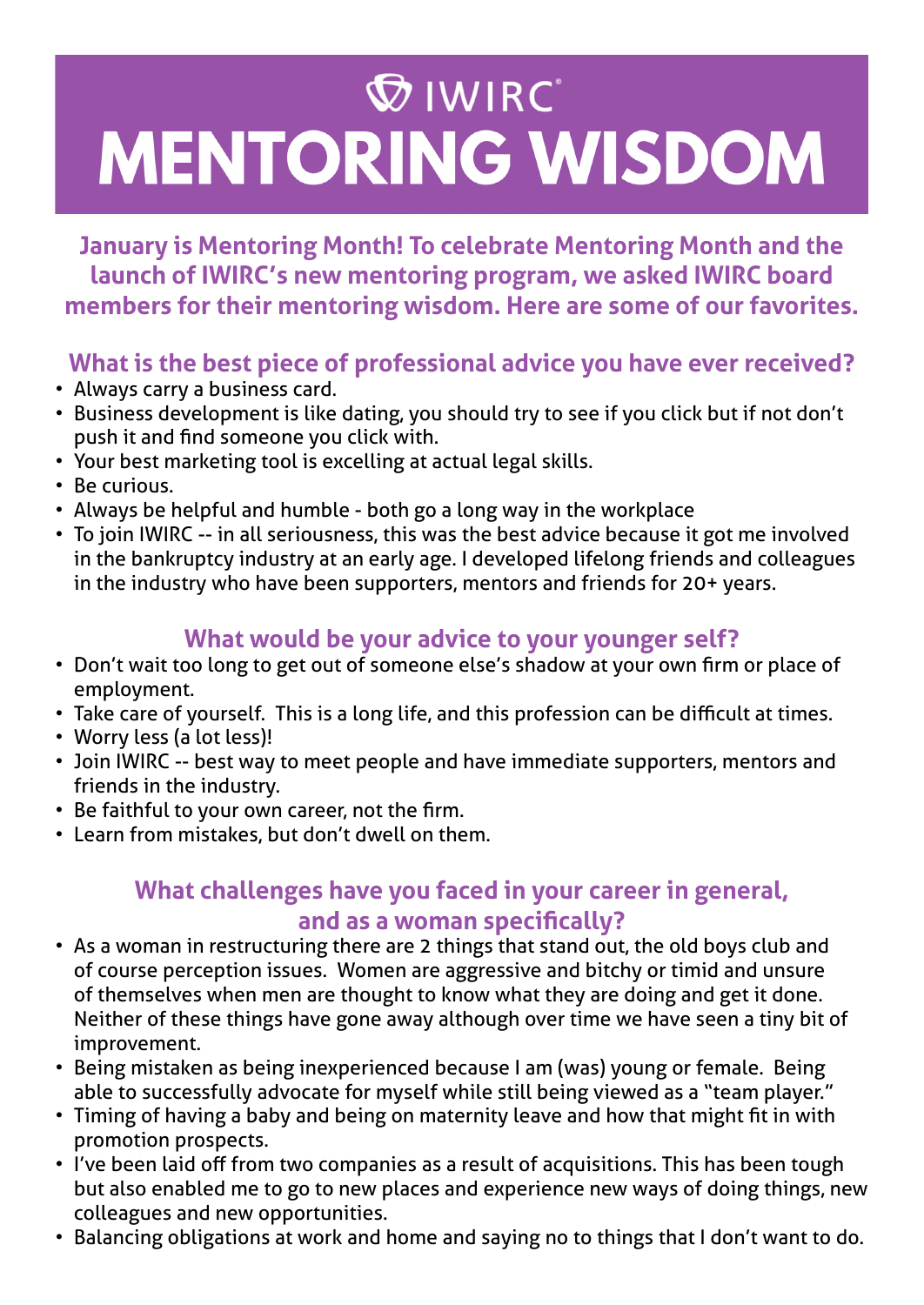### **What has been your biggest career struggle and how did you overcome it?**

- Finding my niche both in terms of practice area and practice team took time. But it was well worth it. It took a lot of work to figure out what I wanted to do and who I wanted to work with.
- Confidence still working on it.
- • Getting laid off after an acquisition. I reached out and used my network to help me find a job. It was humbling but also really amazing to see people step up and reach out and support you.
- • Creating work/life balance. I haven't.

#### **What skills have been most important to you in your career, and how did you develop them?**

- Networking. It's not as easy or fun as it looks but it is very important to keep up and be in front of people. And of course, being very good in the work that you do
- Attention to detail and thinking on my feet. The only way to learn that is through experience and opportunity to handle things independently.
- Discipline. No questions asked. Focusing in the goal, rather then complaining about the steps to achieve it.
- I have always been a good writer, but a nervous speaker. I think practice and preparation helps.
- Understanding what work product makes the clients / partner's life easier.

### **What opportunities do you recommend younger IWIRC members try to develop their skills?**

- Apply for the leadership summit. Meeting a smaller group of people who are actively engaged in the organization and doing activities together makes you feel like a significant part of the global network.
- Attend events, get to know your peers, make some connections with the generations before you and those generations that will follow. You never know how you can help someone and how that favor will come back around.
- IWIRC board positions offer the chance to work in a team, provide input and impact, be organized and efficient, learn to network and even help public speaking skills.
- Being humble to understand that you are in formation. Learning AS MUCH AS POSSIBLE from each situation and dos/dont´s from the colleagues/bosses/firms. Take advantage of what you want to replicate and defining what you don´t want to do when you are the leader
- Ask to handle a hearing instead of the partner. Judges really appreciate seeing young lawyers take a key role.
- Say "yes" to opportunities--yes, even the nonbillable ones. Experience is collective, so start having some.

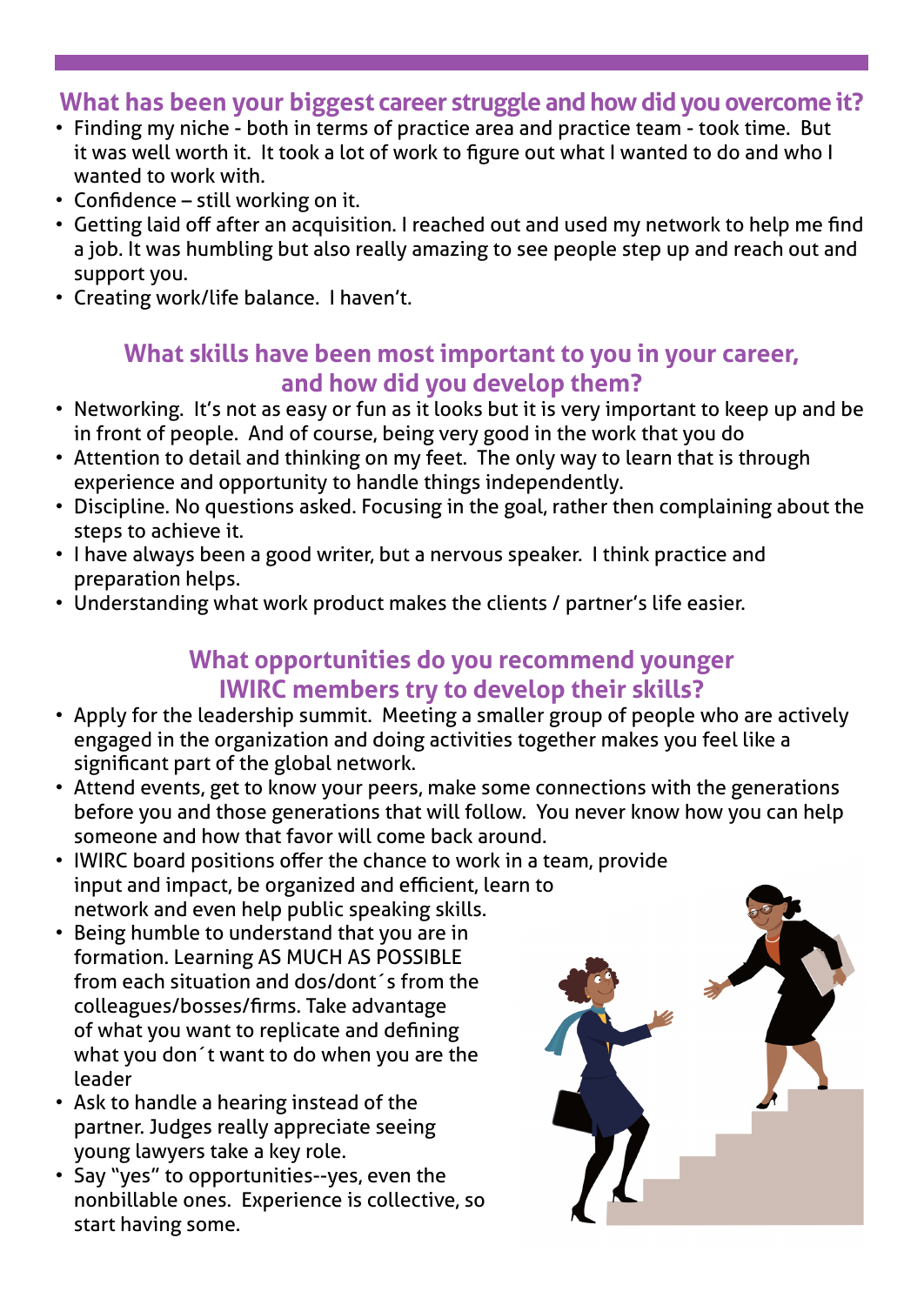# **What tips do you have for becoming more efficient at work?**

- Allocate time to your tasks. Don't check email every time you hear it ping if you are in the middle of something.
	- Put down the mobile as it is very distracting, mute the whats app groups as best as possible and focus on one task at a time
	- Notes on my phone I always make notes at a conference of people I've met, things I need to follow up on, opportunities that I heard about, etc.
	- Prepare. Organize your routine/cases as much as you can. Do the work in advance. Be one step ahead.

# **Is this where you thought you would end up?**

- • I thought I would be a veterinarian.
- I don't recall anyone as a child saying that they wanted to work in restructuring or even knew this type of work existed. But it has cultivated friendships both personal and work related that have been amazing
- No not when I started practice. But I'm happier than I would have been doing what I initially thought I wanted to do - and that is a very good thing.
- Yes and no! I always wanted to be a lawyer but didn't think of working abroad and in an international context.
- Definitely not. I'm happy things didn't go as planned. ;)

#### **What do you wish you knew about our field before starting in it?**

- The boys club and the perception of women within it. The fact that we as women discuss it so much is great, but the men really need to hear it and start to be allies.
- It is male dominated. And there is a lot of after-hour networking, professional activities, etc... that are necessary to stay relevant.
- How exciting and draining and all-consuming it can be. That it is feast and famine sometimes you are so busy you can barely breathe, and other times you have little to do.
	- Networking is almost as important as the work itself

# **What are you most proud of?**

- This amazing community of women.
- Managing to be a mum and work full time.
- My network and my relationship with professionals in the industry. I value my reputation and appreciate that people think of me as a leader.
- Helping those around me to achieve their full potential.

# **What is the best way to overcome a mistake?**

- Own it, apologize, fix it, and move on.
- Acknowledge it, think how to learn from it then let it go. Don't continue to beat yourself up about it.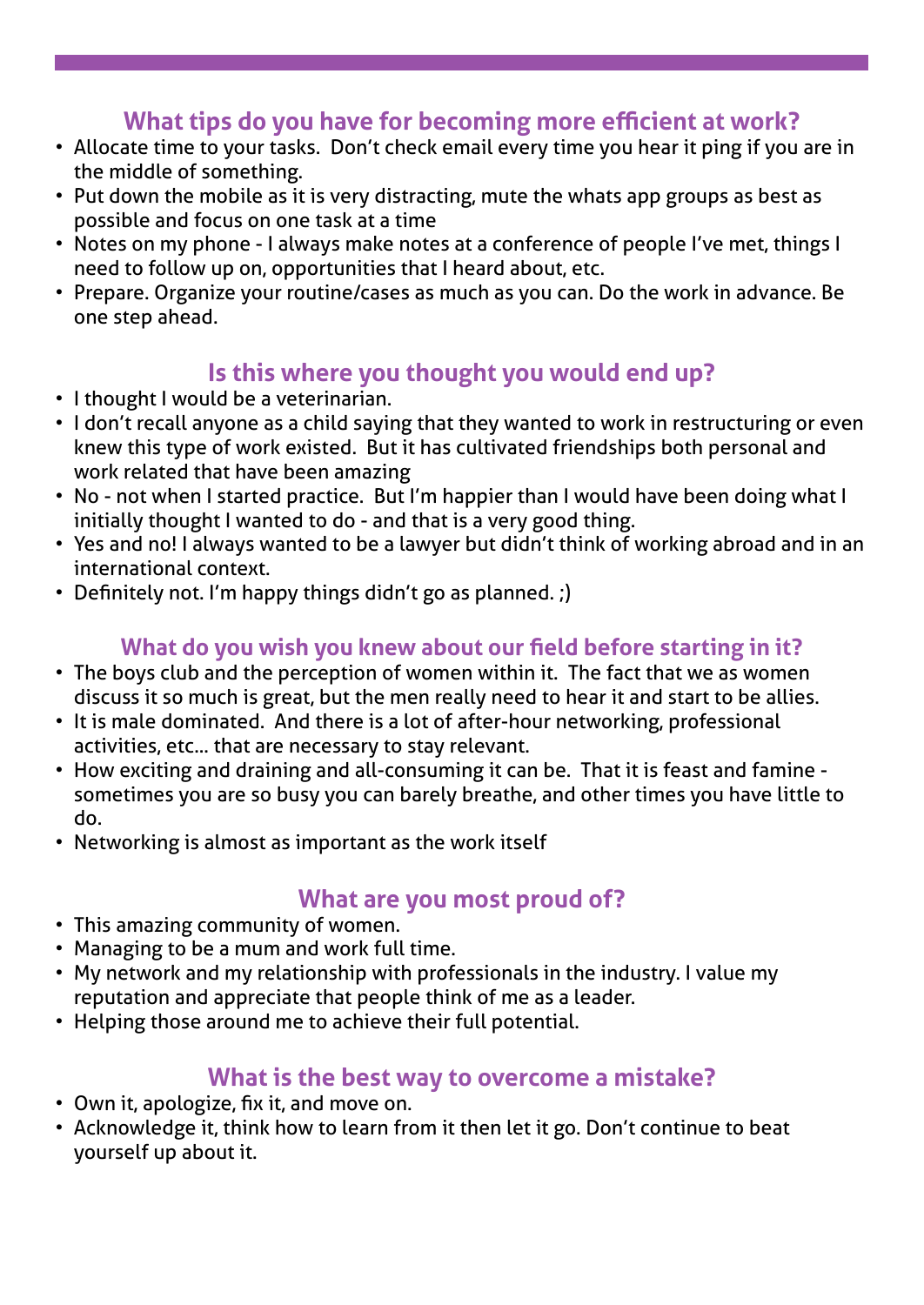# **Do you have a mentor? How have they influenced you?**

- I have had many mentors over my career. They have influenced me to have Moxie and speak up.
- I have many mentors -- some in my younger  $\gamma$ ears, some in my older years. Some  $\gamma$  is a set of  $\gamma$  is  $\gamma$ look up to and some I just appreciate their advice.
- Yes. She was my boss for several years. Although she was not a typical mentor, she showed me (by her own conduct) the type of professional<br>wanted to become and how to.<br>Yes They halo was had you have been as in the set of the set of the set of the set of the Mem.[OFING] wanted to become and how to.



• Yes. They help me be less hard on myself.

# **What do you look for in a job applicant?**

- Confidence, knowledge, ability and desire to learn
- Eloquent, professional, history of interest in the field, and humble.
- Someone who is committed and a team player
- Someone who is positive and eager to learn about new things (areas of the law, client's businesses, etc.)
- Someone who is genuine--in their interests, in their reasons for applying to my firm, in their presentation and self.

#### **What can IWIRC members do to stay current in the field – things to read, organizations to join, people to talk to?**

- Volunteer for speaking opportunities; ask local bars for panel positions; go to CLE events and conferences.
- Join local networks, reach out to colleagues in the industry, build a tribe and be curious about what is happening in the industry
- IWIRC, TMA, ABI, AIRA are all great for specific things. I think they all have great people, great mentors, great leadership. Keep in touch with people you work with and read articles. Reach out to folks who wrote the articles and comment and ask questions. Attend conferences and see what the hot topics are.
- Write one article a year (with someone else or by yourself); attend one conference a year; and have a mentor both inside your place of work and outside of your place of work.

# **What are some of your favorite things to do/watch/read for inspiration?**

- TED talks, Brenee Brown, being around women in any arena that are working hard and exceling (whether at sports, work, family life, etc...).
- How I Built This Podcast so good and so inspiring. Also, I loved Bob Igur's book (former CEO of Disney).
- • Yoga and meditation.
- Take a run or hike outside to clear my head.

**Looking for more?** The Membership Committee has gathered some excellent articles and compilations that are of interest to both mentors and mentees. [Be sure to check them out here.](https://www.iwirc.com/resources/mentoring/mentoring-tools.)